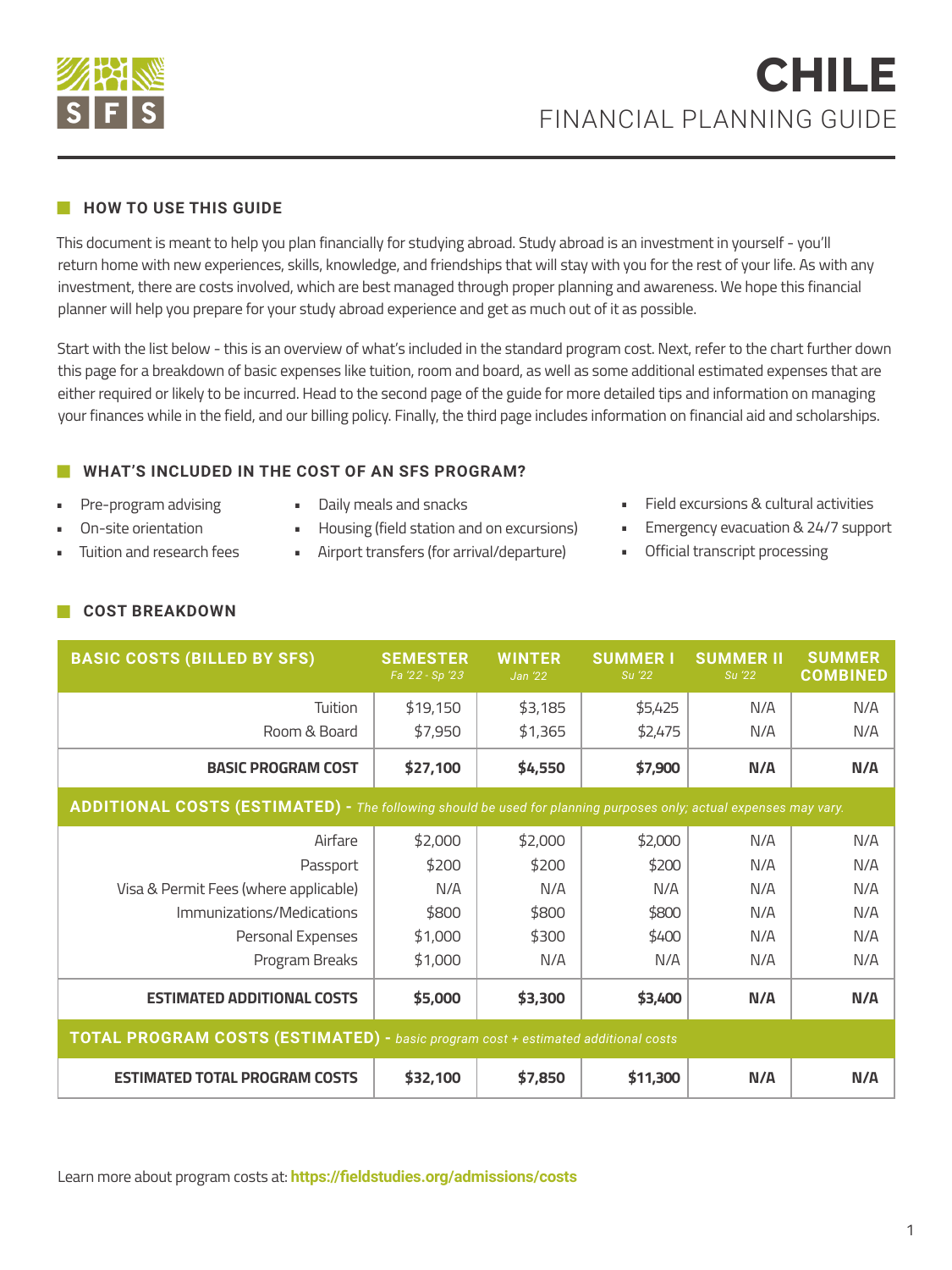## **FINANCES IN THE FIELD**

**LOCAL CURRENCY:** Chilean Peso (CLP)

**PREFERRED MEDIUM OF EXCHANGE:** Both cash and debit/credit cards are widely accepted. Consider having cash on hand when traveling throughout the semester.

**UPON ARRIVAL:** You can order Chilean pesos from your bank prior to traveling, change money at an airport exchange kiosk while traveling, withdraw it from an ATM after landing in Chile, or exchange it from USD to pesos once you arrive in Puerto Natales. You should bring at least \$300 USD in cash or available funds on debit with you to start.

**ATM ACCESS:** You will have access to ATMs periodically during the semester.

**PROGRAM-SPECIFIC TIPS/REMINDERS:** Prices in cities and towns in Chile and Argentina are comparable to US prices, so you can use your normal spending habits to help you budget.

**CREDIT CARD REQUIRED:** All students are required to bring a credit card with a limit of at least \$3,000 in case of emergencies. MasterCard and Visa are the most commonly accepted cards internationally.

#### **TALK TO YOUR BANK:**

- Be sure to notify your bank(s) and credit card companies that you will be travelling internationally. Be specific and include all locations where you will travel, including layovers!
- Ask your bank about whether or not they will charge you international fees when using your debit/credit card. If they do, you might consider using a bank that does not, if you plan to use your card often throughout the program.

**SAFE:** We have a small safe on-site, only accessible by SFS staff, where student valuables (passports, cash) can be secured.

#### **TRAVEL SPENDING TIPS:**

- Given the unreliability of ATMs, it is recommended to use a credit or debit card for higher-priced items (such as souvenirs) whenever possible so that your cash lasts longer.
- Plan to carry a mix of denominations, smaller denominations are often most widely accepted.
- Travel with cash in excellent condition, meaning clean, unwrinkled, unmarked, and with no tears.
- Personal checks are not accepted internationally.
- Since you will not have consistent access to an ATM, it is recommended to withdraw larger sums at a time so that you can have a supply on hand for a few weeks at a time.

### **BILLING INFORMATION AND DEADLINES**

See the table on the right for tuition and room & board payment deadlines. Please note that these are not application deadlines and we will work with students on an individual basis if they apply to a session after these dates have passed.

Not all students pay SFS directly. Your home school may be responsible for making the payments; if this is the case we will send the invoice directly to your home school.

**PROGRAM DEADLINE June 1 October 30 Fall Semester Spring Semester Winter October 30**

Learn more about our policies at: **https://fieldstudies.org/admissions/costs**